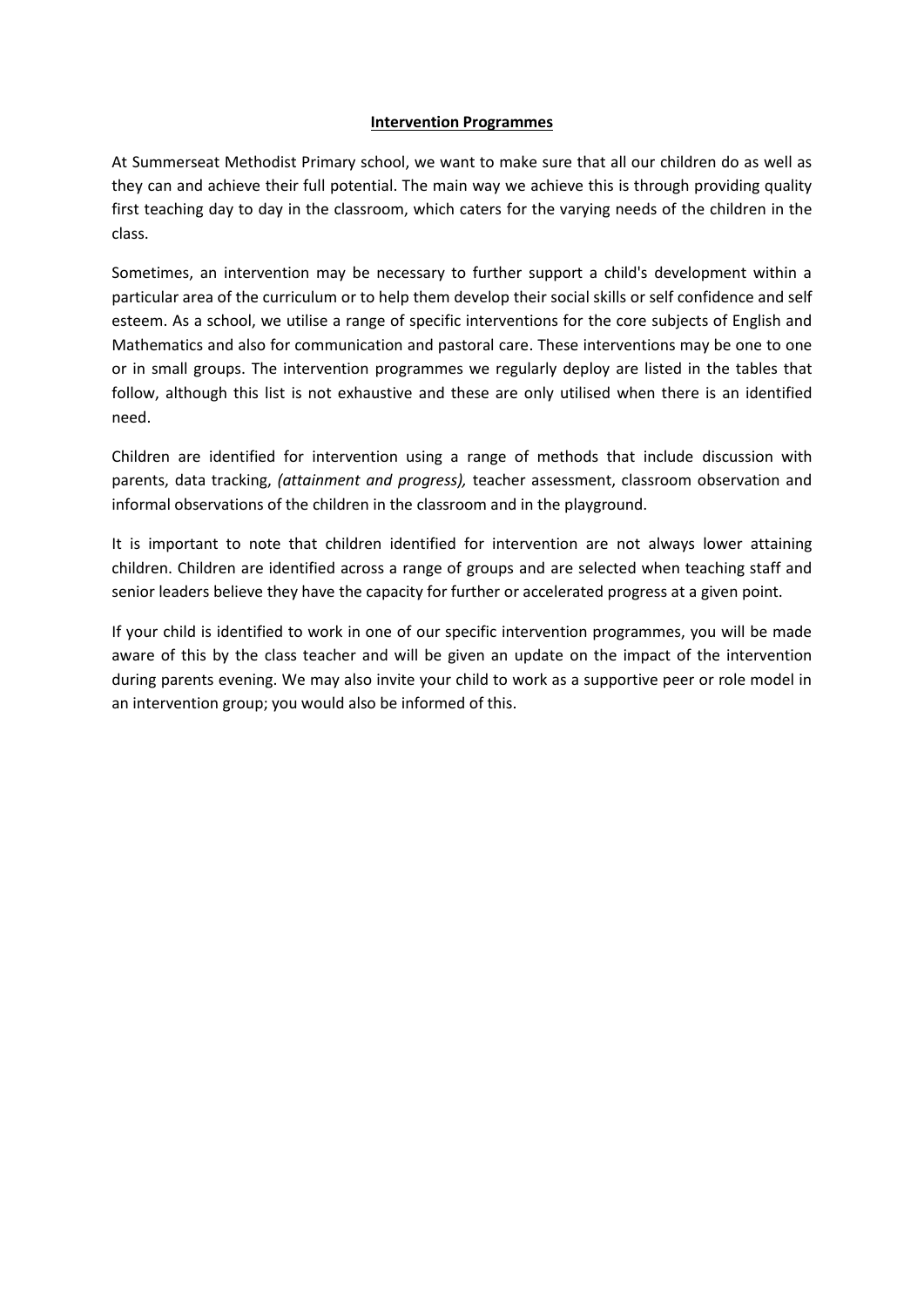| <b>English Interventions</b> |                                                                                                      |                 |                                                                                        |
|------------------------------|------------------------------------------------------------------------------------------------------|-----------------|----------------------------------------------------------------------------------------|
|                              | When pupils require some additional support, the following interventions are some of those available |                 |                                                                                        |
|                              |                                                                                                      |                 | at Summerseat Methodist Primary School to complement our Quality First Teaching offer. |
| <b>Intervention</b>          | <b>Year</b>                                                                                          | <b>Duration</b> | <b>Description</b>                                                                     |
| Shine                        | $Y1 - Y6$                                                                                            | As required     | A programme to support children with some gaps in                                      |
|                              |                                                                                                      | following       | reading as identified through assessments.                                             |
|                              |                                                                                                      | assessment      | Provides targeted teaching for individuals and groups                                  |
|                              |                                                                                                      |                 | and measures understanding with quick quizzes.                                         |
| Bounce back                  | $Rec - Y3$                                                                                           | As required     | A programme designed to give additional phonics                                        |
| <b>Phonics</b>               |                                                                                                      | following       | practise to individuals and groups as required.                                        |
|                              |                                                                                                      | assessment      | Based on Supersonic Phonic Friends and Super Six                                       |
|                              |                                                                                                      |                 | activities                                                                             |
| Writing                      | Whole                                                                                                | 6 week          | This approach provides an opportunity for<br>verv                                      |
| Conferences                  | school                                                                                               | focus           | detailed feedback and editing to be done with a child                                  |
|                              |                                                                                                      |                 | with a specific programme of targets and follow up                                     |
|                              |                                                                                                      |                 | work.                                                                                  |
| Write from the               | $Y1 - Y4$                                                                                            | 12 week         | support the development<br>programme<br>to<br>ot                                       |
| start                        |                                                                                                      | blocks          | handwriting.                                                                           |
| Speed up!                    | Y2/Y3                                                                                                | 8-10 weeks      | support the development<br>A programme<br>to<br>οt                                     |
|                              |                                                                                                      |                 | handwriting.                                                                           |
| Handwriting                  | Y2/Y3/                                                                                               | One term        | development<br>the<br>programme<br>to<br>support<br>ot                                 |
| Rescue                       | Y4                                                                                                   |                 | handwriting.                                                                           |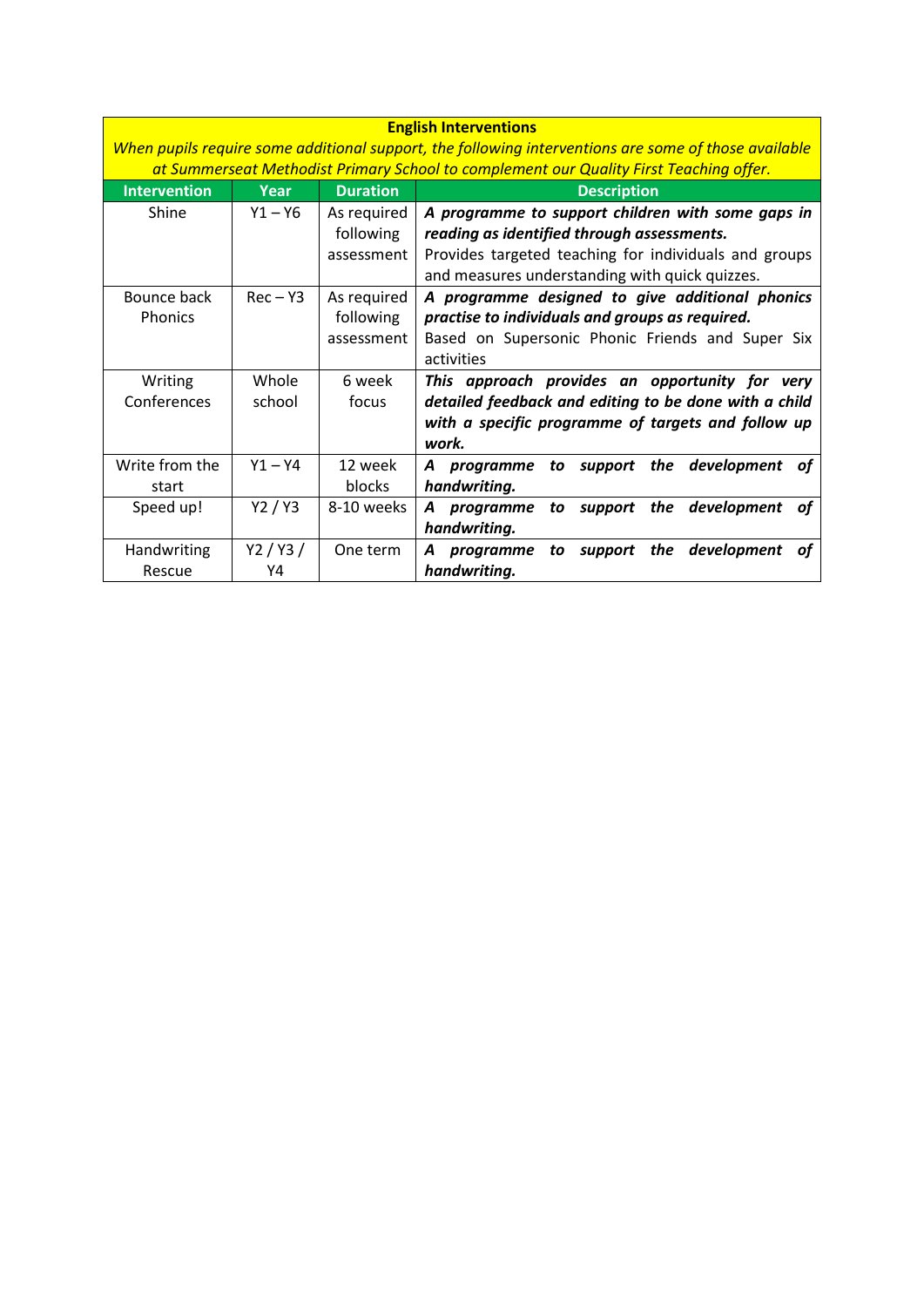| <b>Mathematics Interventions</b>                                                                     |           |                 |                                                                                        |
|------------------------------------------------------------------------------------------------------|-----------|-----------------|----------------------------------------------------------------------------------------|
| When pupils require some additional support, the following interventions are some of those available |           |                 |                                                                                        |
|                                                                                                      |           |                 | at Summerseat Methodist Primary School to complement our Quality First Teaching offer. |
| <b>Intervention</b>                                                                                  | Year      | <b>Duration</b> | <b>Description</b>                                                                     |
| Shine                                                                                                | $Y1 - Y6$ | As              | support children with<br>A<br>programme<br>to<br>some                                  |
|                                                                                                      |           | identified      | mathematical gaps as identified through assessments.                                   |
|                                                                                                      |           | through         | Provides targeted teaching for individuals and groups                                  |
|                                                                                                      |           | assessment      | and measures understanding with quick quizzes.                                         |
| Plus One                                                                                             | Y3 and    | On-going        | one programme that provides<br>one<br>to<br>A<br>re-                                   |
|                                                                                                      | above     |                 | enforcement and practice of key maths concepts.                                        |
|                                                                                                      |           |                 | It will cover:                                                                         |
|                                                                                                      |           |                 | Counting backwards and forwards                                                        |
|                                                                                                      |           |                 | Adding and subtracting up to 10                                                        |
|                                                                                                      |           |                 | Doubling and halving                                                                   |
| Power of Two                                                                                         | Y3 and    | On-going        | A one to one programme that provides the building                                      |
|                                                                                                      | above     |                 | blocks of number and helps children develop their                                      |
|                                                                                                      |           |                 | skills of mental calculation.                                                          |
|                                                                                                      |           |                 | It will cover:                                                                         |
|                                                                                                      |           |                 | Doubling and halving                                                                   |
|                                                                                                      |           |                 | Addition and subtraction                                                               |
|                                                                                                      |           |                 | Rounding, multiplying and dividing                                                     |
|                                                                                                      |           |                 | Fractions and worded problems                                                          |
|                                                                                                      |           |                 | Mental maths for the national curriculum                                               |
| Perform with                                                                                         | Y3 and    | On-going        | A one to one programme that provides over-learning                                     |
| <b>Times Tables</b>                                                                                  | above     |                 | of multiplication and division facts up to 10 x 10.                                    |
| Pre-teaching                                                                                         | Whole     | On-going        | Pre-teaching of skills takes places ahead of a new unit                                |
|                                                                                                      | school    |                 | of work across the school responding to needs                                          |
|                                                                                                      |           |                 | identified from a pre-teaching assessment.                                             |
|                                                                                                      |           |                 | This enables children to access learning during the                                    |
|                                                                                                      |           |                 | upcoming unit of work.                                                                 |

We also use Timetable Rockstars, with additional support for identified pupils.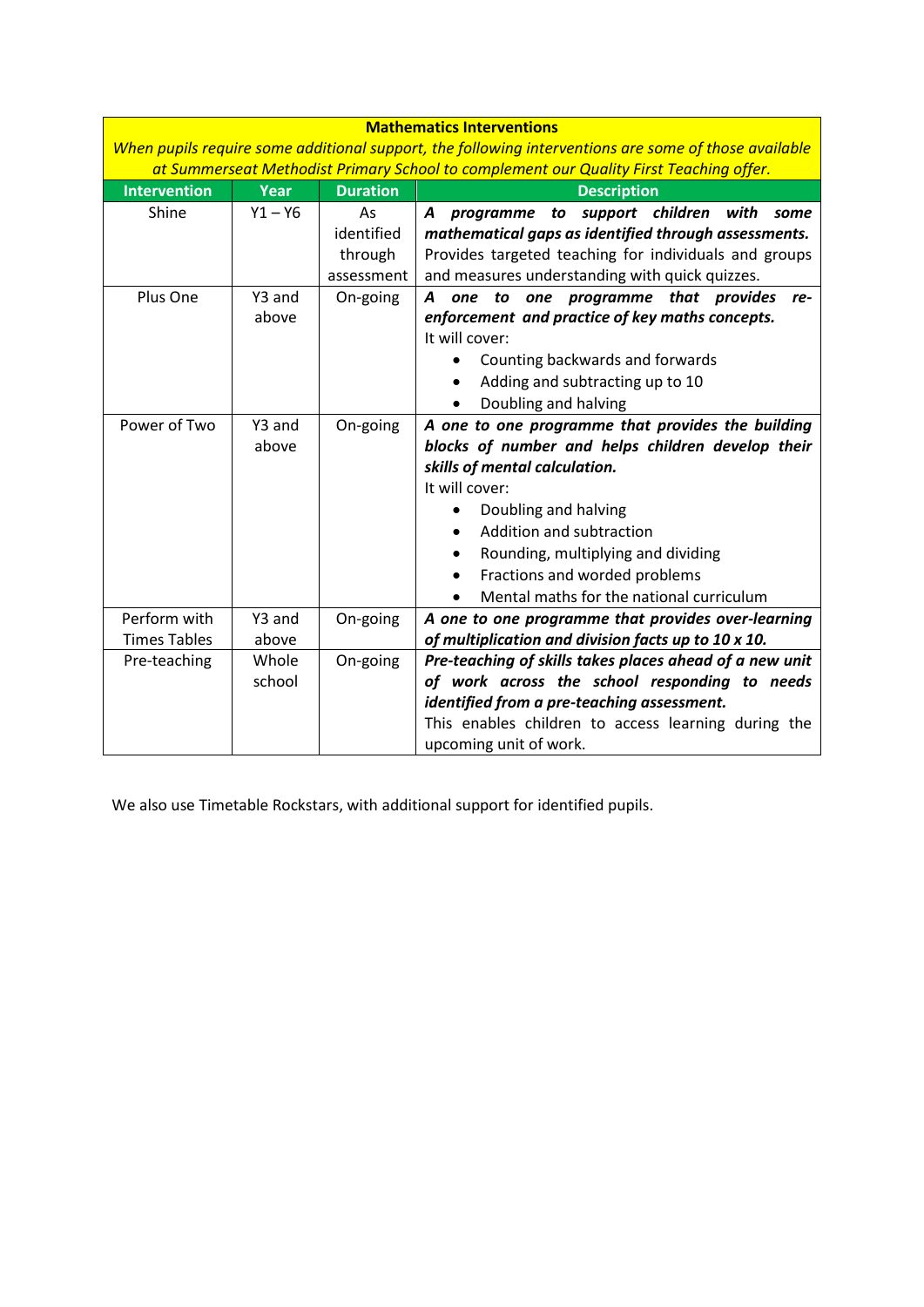|                       |                 |                 | <b>Pastoral Care / Communication Interventions</b>                                                                                                                                                                                                                                                                                                                                                                           |
|-----------------------|-----------------|-----------------|------------------------------------------------------------------------------------------------------------------------------------------------------------------------------------------------------------------------------------------------------------------------------------------------------------------------------------------------------------------------------------------------------------------------------|
|                       |                 |                 | When pupils require some additional support, the following interventions are some of those available                                                                                                                                                                                                                                                                                                                         |
|                       |                 |                 | at Summerseat Methodist Primary School to complement our Quality First Teaching offer.                                                                                                                                                                                                                                                                                                                                       |
| <b>Intervention</b>   | Year            | <b>Duration</b> | <b>Description</b>                                                                                                                                                                                                                                                                                                                                                                                                           |
| WellComm              | EYFS/<br>KS1    | As<br>required  | WellComm is a complete speech and language toolkit<br>to be used with children from 6 months to 6 years.<br>The WellComm system is: An approach that operates<br>in partnership with parents. A means of tracking the<br>progress of all children in the class, regardless of<br>ability.<br>All children are screened when they join us and                                                                                 |
| <b>Time for Talk</b>  |                 |                 | interventions are put in place as required.                                                                                                                                                                                                                                                                                                                                                                                  |
|                       | Yr1 / Yr2       | 40<br>sessions  | A programme designed to help children develop their<br>oral and social interaction skills.<br>It covers the following:<br>Eye contact<br>Sharing<br>Greetings<br>Awareness of feelings<br>Giving and following instructions<br>$\bullet$<br>Listening<br>Attention                                                                                                                                                           |
|                       |                 |                 | Play skills                                                                                                                                                                                                                                                                                                                                                                                                                  |
| Socially<br>Speaking  | Yr3 / Yr4       | 40<br>sessions  | A programme that gives children the opportunity to<br>learn and practice social skills, which helps them<br>develop and maintain positive relationships.<br>It has three units:<br>Let's communicate<br>Let's be friends<br>Let's practice<br>$\bullet$<br>As children progress through the programme, their self-<br>esteem should increase and their listening skills and<br>expressive language abilities should improve. |
| Friendship<br>Formula | Yr5 / Yr6       | 40<br>sessions  | A programme that helps children develop their<br>communication and relationship skills. It helps children<br>develop and awareness of their own needs and the<br>needs of others.<br>It covers the following areas:<br>self-awareness and self-esteem<br>Emotional awareness and regulation<br><b>Conversational skills</b><br>$\bullet$<br>Friendship and relationship skills                                               |
| Lego Therapy          | Whole<br>School | 10 weeks        | A programme that develops children's social skills and<br>problem solving abilities.<br>Content includes:<br>Creating a set of 'Lego' group rules<br>Defining roles as engineer, supplier, builder,<br>director etc.<br>Working with children on respecting each<br>other's roles                                                                                                                                            |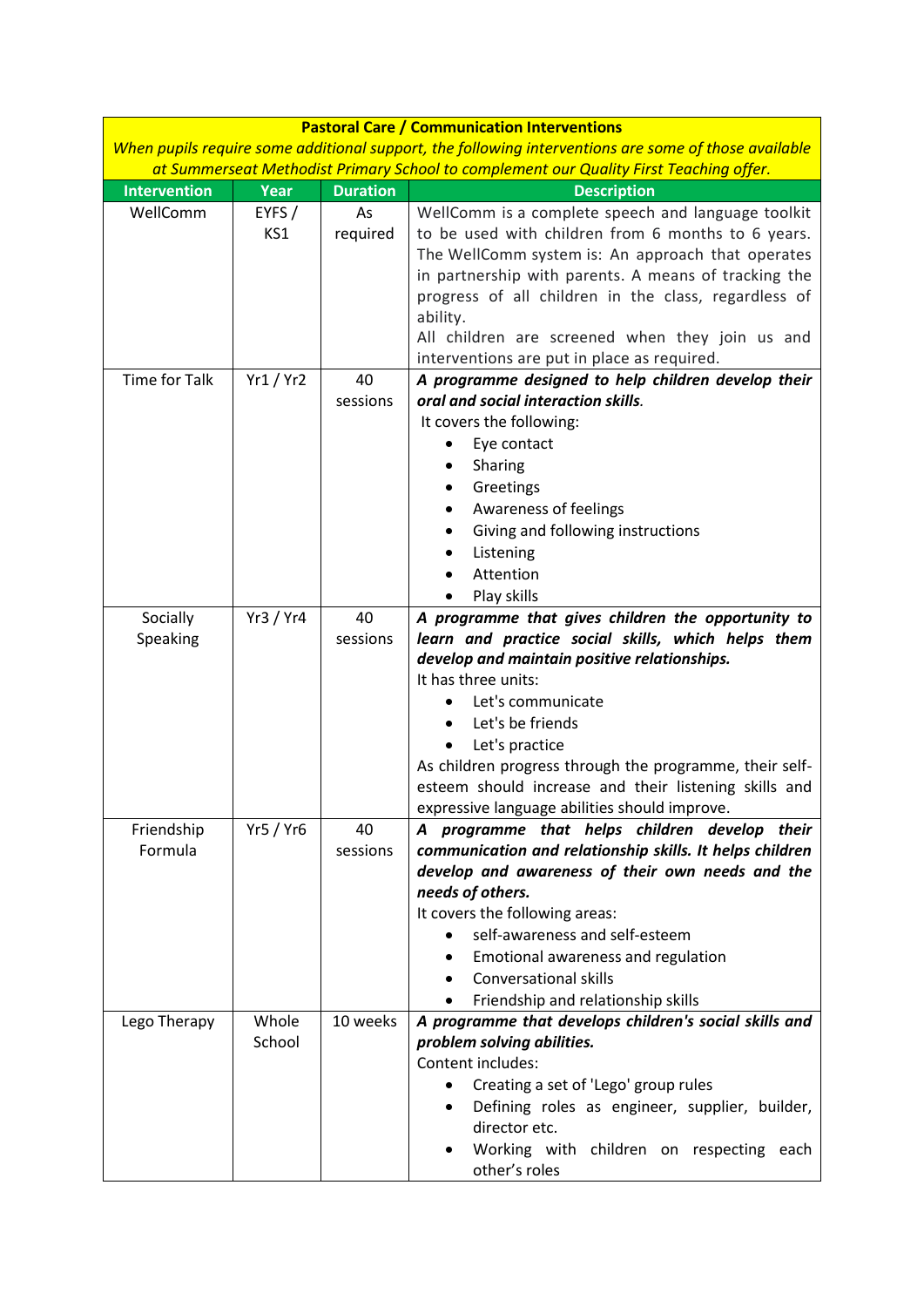|                         |                 |          | Working collaboratively on problems / projects                                                                      |
|-------------------------|-----------------|----------|---------------------------------------------------------------------------------------------------------------------|
|                         |                 |          | Discussing conflict resolution - developing                                                                         |
|                         |                 |          | language of negotiation and compromise                                                                              |
| You are a social        | Year $3/4$      | 10 weeks | A programme to help children make choices about                                                                     |
| detective (&            |                 |          | behaviour in different situations.                                                                                  |
| social stories)         |                 |          | Through this programme, children learn explicitly that                                                              |
|                         |                 |          | the social world is a big, complicated place where we are                                                           |
|                         |                 |          | all social detectives as we observe, gather, and make                                                               |
|                         |                 |          | sense of the clues in different social contexts (settings,<br>situations, and the people in them) to figure out the |
|                         |                 |          | hidden rules for expected behaviours, as well as to                                                                 |
|                         |                 |          | understand how we each feel and think about others in                                                               |
|                         |                 |          | a situation. This programme teaches children the power                                                              |
|                         |                 |          | of observation, reading context, and interpreting clues                                                             |
|                         |                 |          | to then choose how to respond in ways that meet their                                                               |
|                         |                 |          | social goals.                                                                                                       |
|                         |                 |          | Content includes:                                                                                                   |
|                         |                 |          | School Smarts/Social Smarts & Expected Behaviour<br>$\bullet$                                                       |
|                         |                 |          | <b>Unexpected Behaviour</b>                                                                                         |
|                         |                 |          | Being a Social Detective<br>$\bullet$                                                                               |
| SuperFlexa              | Year $5/6$      | 10 weeks | A programme that helps children develop further                                                                     |
| superhero               |                 |          | awareness of their own thinking and social behaviours                                                               |
| social<br>communication |                 |          | and learn strategies to help them develop better self-                                                              |
| curriculum              |                 |          | regulation across a range of behaviours.<br>This is a comic based resource that builds on the work of               |
|                         |                 |          | 'You are social detectives' and is a tool to support                                                                |
|                         |                 |          | children learning more about their social behaviour and                                                             |
|                         |                 |          | how to regulate it.                                                                                                 |
| Cool                    | Year $4/5$      | 10 weeks | A programme that encourages Self-esteem, Resilience                                                                 |
| Connections             | /6              |          | and Well-being in Children and Young People Using CBT                                                               |
|                         |                 |          | <b>Approaches</b>                                                                                                   |
|                         |                 |          | Cool Connections is a fun, engaging workbook that<br>provides a cognitive behavioural therapy (CBT) approach        |
|                         |                 |          | to positively modifying the everyday thoughts and                                                                   |
|                         |                 |          | behaviours of children and young people aged 9 to 14.                                                               |
|                         |                 |          | Combining a summary of CBT principles and step-by-                                                                  |
|                         |                 |          | guidelines on how to use the<br>step<br>materials                                                                   |
|                         |                 |          | appropriately with a mixture of games, handouts, home                                                               |
|                         |                 |          | activities and therapeutic exercises, "Cool Connections"                                                            |
|                         |                 |          | is designed to encourage resilience and self-esteem and                                                             |
|                         |                 |          | reduce feelings of anxiety and depression.                                                                          |
| <b>Pyramid Club</b>     | KS <sub>2</sub> | 10 weeks | A programme aimed at building children's self                                                                       |
|                         |                 |          | confidence, self-esteem and resilience.                                                                             |
|                         |                 |          | At the club, children do lots of fun activities to help                                                             |
|                         |                 |          | improve their confidence and<br>them<br>build<br>new<br>friendships. Just like adults, children can be very         |
|                         |                 |          | confident in some situations and not so confident when                                                              |
|                         |                 |          | faced with new situations, a large group of people or a                                                             |
|                         |                 |          | difficult task. The club helps children develop these                                                               |
|                         |                 |          | skills. The club usually runs after school for an hour and                                                          |